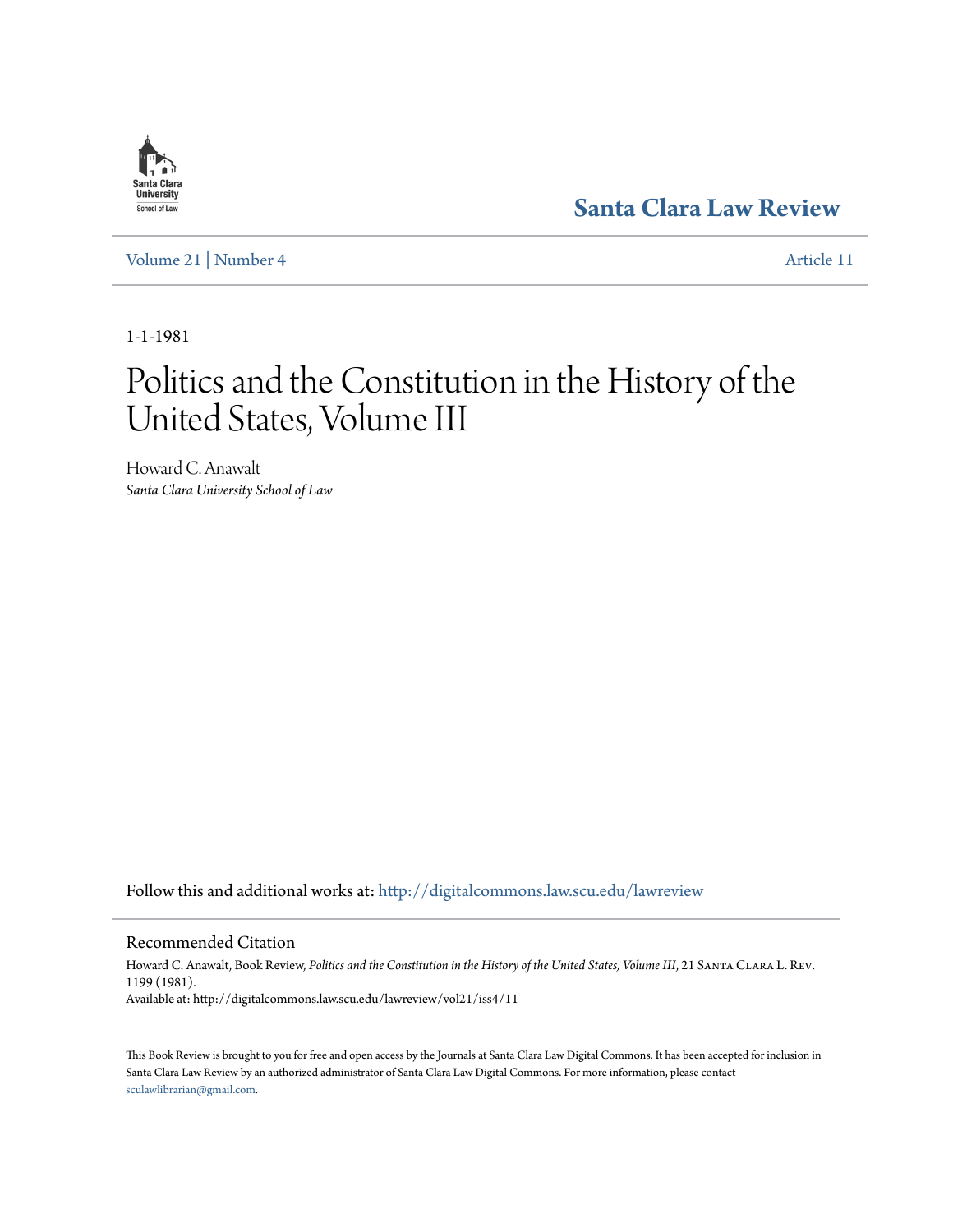**POLITICS AND THE CONSTITUTION IN THE HISTORY OF THE UNITED STATES VOLUME** III. **By** William Winslow Crosskey and William Jeffrey, Jr. Chicago, **Ill.** and London, England: The University of Chicago Press. **1980. Pp.** vii **+ 592.** Hardbound.

## *Reviewed by* Howard **C.** Anawalt\*

This book will appeal to the patient reader, the history buff and the occasional legal scholar in need of analysis of critical stages of constitutional history. Whether its influence will be felt beyond such a select readership depends upon the book's general thesis and the character of a growing popular interest in adjusting constitutional balances in the United States today.

The book is the third volume of a history project commenced **by** the late William Winslow Crosskey. The two earlier volumes appeared nearly thirty years ago. Crosskey seems to have become a constitutional historian somewhat **by** accident. He was practicing law in a Wall Street law firm when the early "New Deal" legislation of Franklin Delano Roosevelt's administration was enacted and he became the office expert on the application of these laws.<sup>1</sup> In the course of developing his expertise, he studied the entire report of *Gibbons v. Ogden2* and other historical materials. "One thing led to another, his researches broadened, and the results were presented for interested readers in the first part of Volume I of *Politics and the Constitution.'* Crosskey's death in 1968 prevented him from personally finishing the entire project.

*3. Politics and the Constitution* **III,** *supra* note **1,** at **8.**

**o 1981** by Howard C. Anawalt

<sup>\*</sup> Professor of Law, University of Santa Clara School of Law. A.B., Stanford University, 1960; J.D., Boalt Hall, University of California, 1964.

**<sup>1.</sup>** W. **CROSSKEY AND** W. **JEFFREY, JR., III POLITICS AND THE CONSTITUTION IN THE HISTORY OF THE UNITED STATES 8 (1980)** (hereinafter cited as *Politics and the Constitution* III).

<sup>2.</sup> Gibbons v. Ogden, 22 **U.S. (9** Wheat.) **1** (1824). The case sustained the claim of a federally licensed steamboat operator, Gibbons, that he could not be prevented from engaging in an interstate passenger carrying operation because of legislation of the state of New York which created a steamboat monopoly **in favor of a competitor.** The case is usually cited as the foundation for a broad interpretation of the commerce clause **(U.S.** Const. art. **I, §8, cl. 3).** The opinions in the case are 240 **pages long.**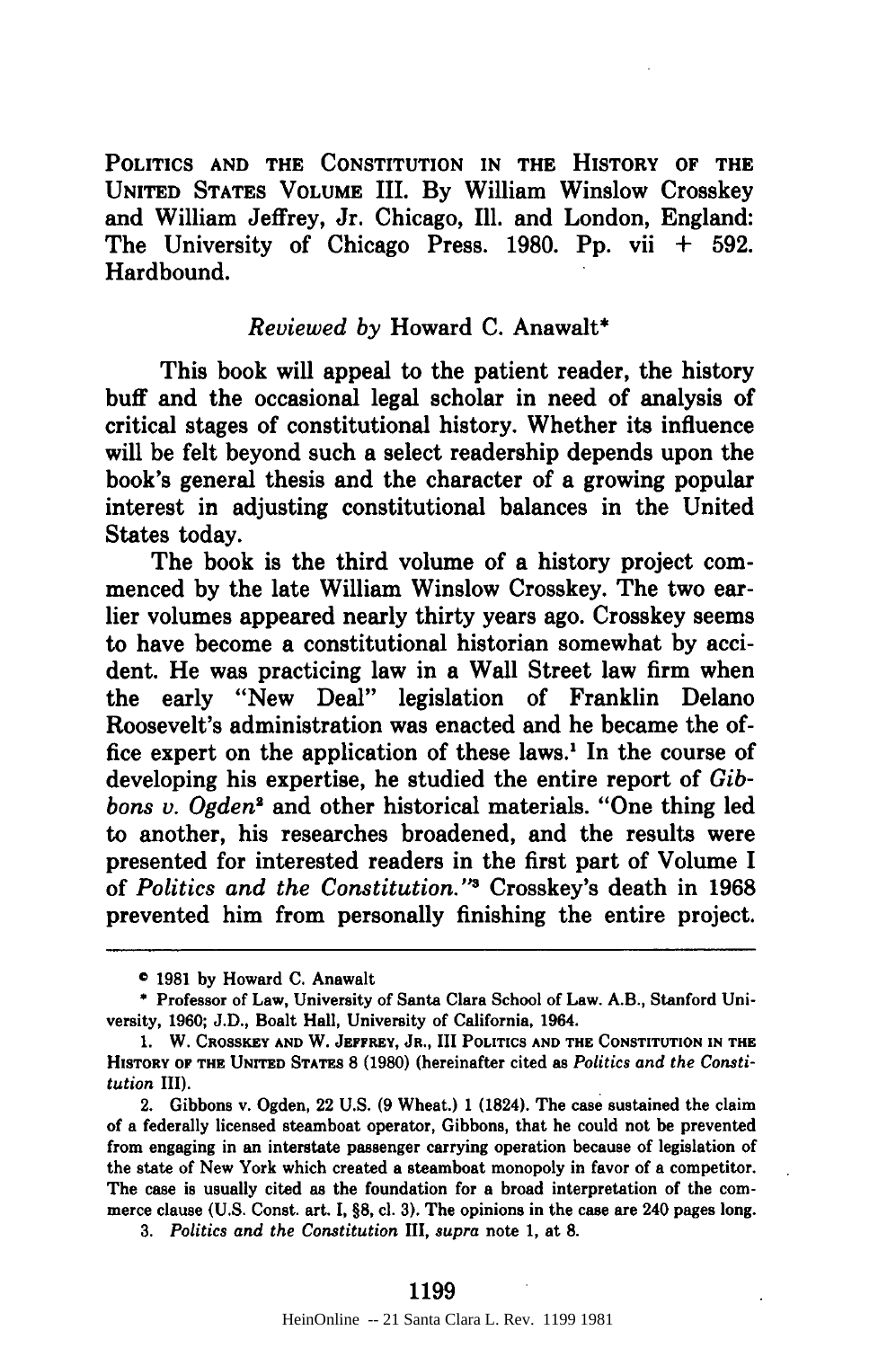Fortunately, he had a younger colleague and active collaborator, William Jeffrey, Jr., who finished the work with apparent devotion and personal interest.'

The introduction to the present volume summarizes the main thesis of Crosskey's earlier work. Crosskey's argument, greatly simplified, is that the original plan of the Constitution was to establish a national or central government, as opposed to a federal one, as is often taught in basic courses on the Constitution. The national legislative power was intended to be complete, including a capacity to regulate for the general welfare.' Further evidence of a plan for a national government is drawn from the commerce clause, which was intended to provide for a general national scheme of commercial regulation without regard to interstate flow of goods.'

The contract clause (U.S. Const. art. I, **§10)** also fits into the nationalist scheme in an interesting fashion. Obligation of contract, the authors argue, refers to all apsects of contract law, including formation.

In other words, the 'obligation of Contracts' within any particular legal system at any particular time is the resultant of all the then existing laws relating to the subject of contracts. Any law which, by making it more difficult to become 'bound' by a contract, has the effect of diminishing the obligation of contracts in its totality 'impairs the Obligation of Contracts' as of the time in question.'

Unlike the Supreme Court at the turn of the century, the authors do not conclude from this analysis that there is a "right to contract" which is protected from legislative interference.' Instead, the authors state:

A further significant feature of the Contracts Clause, however, is that a parallel prohibition against the impair-

<sup>4.</sup> William Jeffrey is presently a Professor of Law at the University of Cincinnati. He became acquainted with Professor Crosskey when he was a student in 1942. He colloborated with Crosskey on the final volume when the latter was still alive. Concerning Crosskey, Jeffery states, "To have been his student, his friend, and his collaborator was the greatest of fortunes and the highest of honors." *Id.* at xii.

*<sup>5.</sup> Id.* at 18-20. *See also* U.S. CONST. art. 1, **§8, cl.** 1.

*<sup>6.</sup> Politics and the Constitution* III, *supra* note 1, at 10.

<sup>7.</sup> *Id.* at 14.

**<sup>8.</sup>** Lochner v. New York, **198** U.S. 45 **(1905)** and Allgeyer v. Louisiana, **165** U.S. **578 (1897).** The doctrine of such a nearly inviolable right to contract has since been disavowed by the Supreme Court. *See* West Coast Hotel Company v. Parrish, **300** U.S. **379 (1937)** and Nebbia v. New York, **291** U.S. 502 (1934).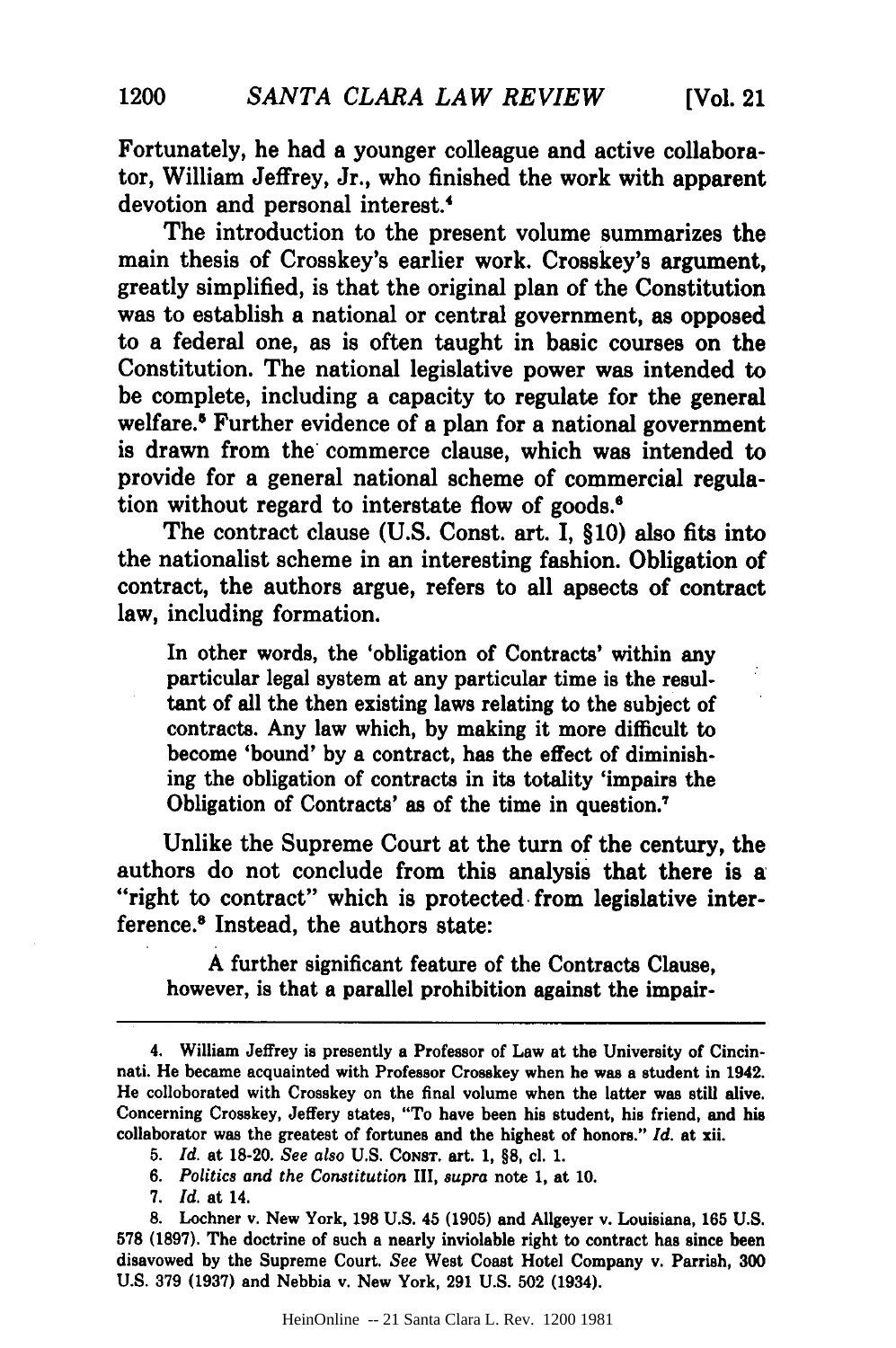ment of contractual obligation **by** the *national* legislature is *not* contained in the Constitution. In other words, if the states were prohibited from *all retroactive* legislation by the Ex-post-facto Clause, and the states are additionally prohibited from *all prospective* impairments of the obligation of contracts, the conclusion directly follows that Congress has an *exclusive power* over contracts legislation, subject to the unprohibited sector of state legislation just referred to in the preceding paragraph. When the reader recalls the extensive scope of contract legislation, and its fundamental connection with the whole field of. the regulation of 'Commerce among the several States,'! the natural conclusions are that the power of Congress 'to regulate Commerce, with foreign Nations, and among the several States and with the Indian Tribes' is *exclusive* of state legislation, and, further, that the Constitution itself provides oblique internal evidence of the intended complete coverage of the nation's gainful economic activities.'

The Crosskey/Jeffrey reading of the national plan includes a strong departure from the accepted view of the role **of** the federal judiciary as well. "Not only have the Justices 'done those things which [they] ought not to have done,' but they have also 'left undone those things which [they] ought to have done.' **"10** Specifically, the authors conclude that the federal judiciary has constitutional authority to establish a federal common law which would eventually displace the variations of state common law. Such a role would "round out" the national system and enable the Supreme Court "to maintain a uniformity in American case-law on a nation wide basis, thereby very greatly contributing to the achievement of the preambular object of 'establish[ing] Justice.' "<sup>11</sup> However, with respect to judicial review the role of the court is much more constrained than the history of Supreme Court interpretations has revealed. The preeminent federal power resides in the Congress,<sup>12</sup> and the role of the court is to determine the constitutionality of only that legislation which might offend one of the few specific limitations on the power of Congress.<sup>13</sup>

**<sup>9.</sup>** *Politics and the Constitution* III, *supra* note **1,** at 14-15.

**<sup>10.</sup>** *Id.* at **25,** citing from the General Confession in the Book of Common Prayer.

**<sup>11.</sup>** *Politics and the Constitution* III, *supra* note 1, at **29.**

<sup>12.</sup> *Id.* at 24.

**<sup>13.</sup>** The supremacy clause **(U.S.** Const. art. VI, **cl.** 2) is the critical provision: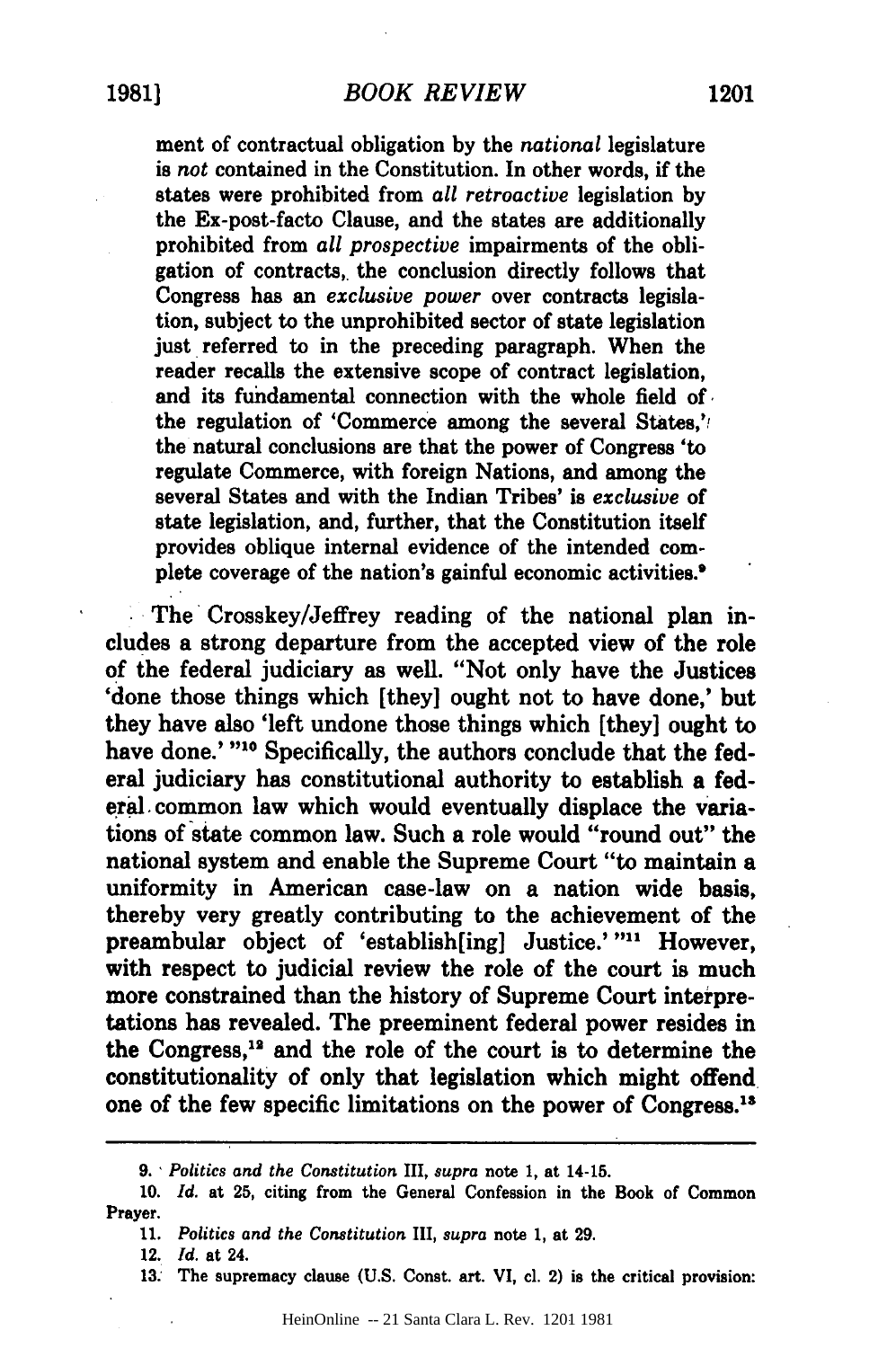More conventional interpretations of the text and history of the constitution assert that it was intended to establish a federal government of limited power, preserving the states as constitutional entities with general governmental power. Historical events together with judicial interpretation of the commerce clause and the fourteenth amendment have overtaken the original design. Today our federal government essentially functions as a law maker which touches virtually every important aspect of national and local life.<sup>14</sup> The Crosskey/Jeffrey view is that congressional supremacy was intended, but that judicial control of federal legislation was not. One might expect the authors to offer a means of returning to what they believe is the original design, but they do not. Instead they state:

If the reader begins to sense the possible emergence of the conclusion that, over the years of our national history, the Supreme Court's performance has been what can only be characterized as a lengthy career in the distortion, misconception, and misconstruction of the Constitution of the United States, that conclusion must simply be faced, without anger, tears, or lamentations.<sup>15</sup>

14. The sweep of congressional power under the Commerce Clause is familiar. *See, e.g.,* Wickard v. Filburn, 317 U.S. 111 (1942) and the Oleo Margarine Act of 1950, 21 U.S.C. § 347 which regulates the identification of oleo margarine served in restaurants. The fourteenth amendment as a source of national power is equally familiar. American historian Carl N. Degler has commented,

The use by the courts of the celebrated due-process clause of the amendment has been so protean and ingenious as almost to defy summary. This handful of words has been the basis for voiding dozens of state efforts at social reform as well as for justifying federal interference in the administration of justice within the states.

*C.N. Degler, Out of* Our *Past,* 206 (1959).

15. Supra note 1, at 32.

Under it all state legislation is subject to judicial review. Acts of Congress, however, are "supreme." Traditionally, the problem of judicial review has arisen in cases of conflict between the supremacy of the Constitution and the supremacy of acts of Congress. The resolution advocated by the authors is to define "conflict" narrowly. For them no judically recognizable conflict exists unless the Constitution contains a provision which specifically curtails congressional power, for example, the first amendment. Most of the Bill of Rights, the authors note, deals with restrictions on the exercise of federal judicial, not legislative, power. In relation to this argument, the reader might consider Justice Holmes' remark, "I do not think the United States would come to an end if we lost our power to declare an act of Congress void. I do think the Union would be imperiled if we could not make that declaration as to the laws of the several states." O.W. **HOLMES,** *Law of the Court Collected Legal Papers,* 295-96 (1920).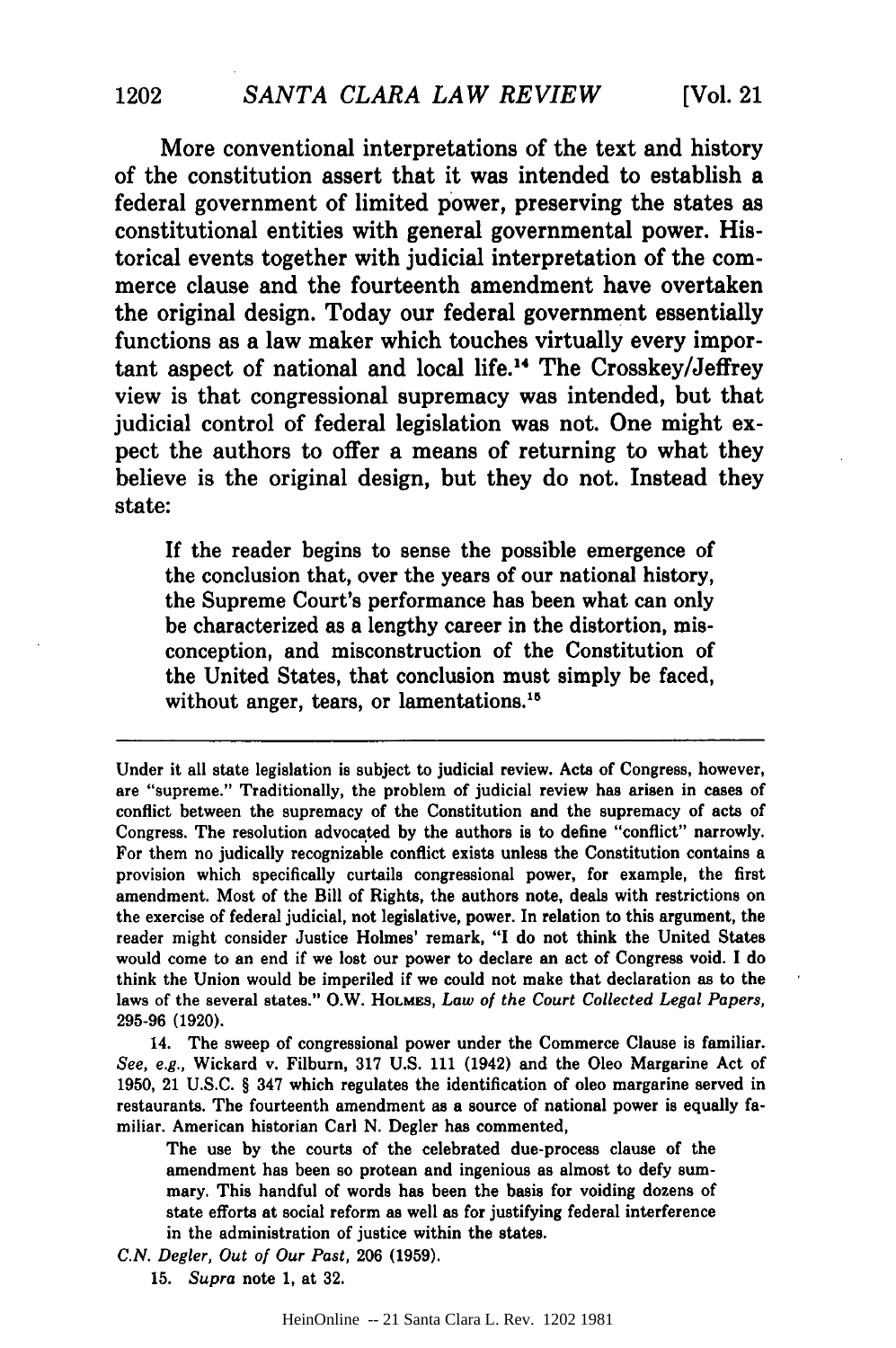In any event, the conclusion is sobering. The discovery that we may have operated on erroneous constitutional understandings may influence present day politics. This potential exists because the problems of the near future are linked to demands for a reallocation of power within our constitutional system. Now is, thus, a fertile time for the discovery of a revisionary history of our system. Nevertheless, this book is unlikely to influence the direction of American political development, primarily because the context of American constitutional demands has changed radically since the eighteenth century.

Volume III confines itself to events which occurred prior to the Federal Constitutional Convention. Part I outlines the elements of British control of American continental affairs in the late eighteenth century. Americans in this period were not only revolting against British control, but were expressing a desire to realize the potential of their growing commercial power. A substantial number of citizens favored a comprehensive continental power over commerce as a means to this end. Jeffrey demonstrates that the First Continental Congress of 1774 created an effective association to "undertake a comprehensive regulation of the country's *entire commerce,* foreign and domestic."<sup>16</sup> The movement was reinforced by Benjamin Franklin and Thomas Paine in 1775, after the "shot heard 'round the world.' " Franklin called upon the Second Congress to create a government able to "make such general ordinances as [thought] necessary to the General Welfare,"<sup>17</sup> and Paine urged the same theme in his pamphlet, *Common Sense*.<sup>18</sup> Jeffrey's review of the periods from 1774 to 1787 led him to conclude that there is "nothing to show that the form of government set up by the Articles of Confederation was the kind of government desired by a majority of the American people at that time."<sup>19</sup>

There is general agreement by scholars that the inability to regulate commerce under the Articles of Confederation was a major reason for the constitutional movement. The issue taken up in the remainder of the book appears somewhat nar-

<sup>16.</sup> Id. at 51.

<sup>17.</sup> *Id.* at 53, citing 1 W. Crosskey, *Politics and the Constitution in the History of the United States,* 578-609 (1953).

<sup>18.</sup> *Politics and the Constitution* III, *supra* note 1, at 72.

<sup>19.</sup> *Id.* at 123.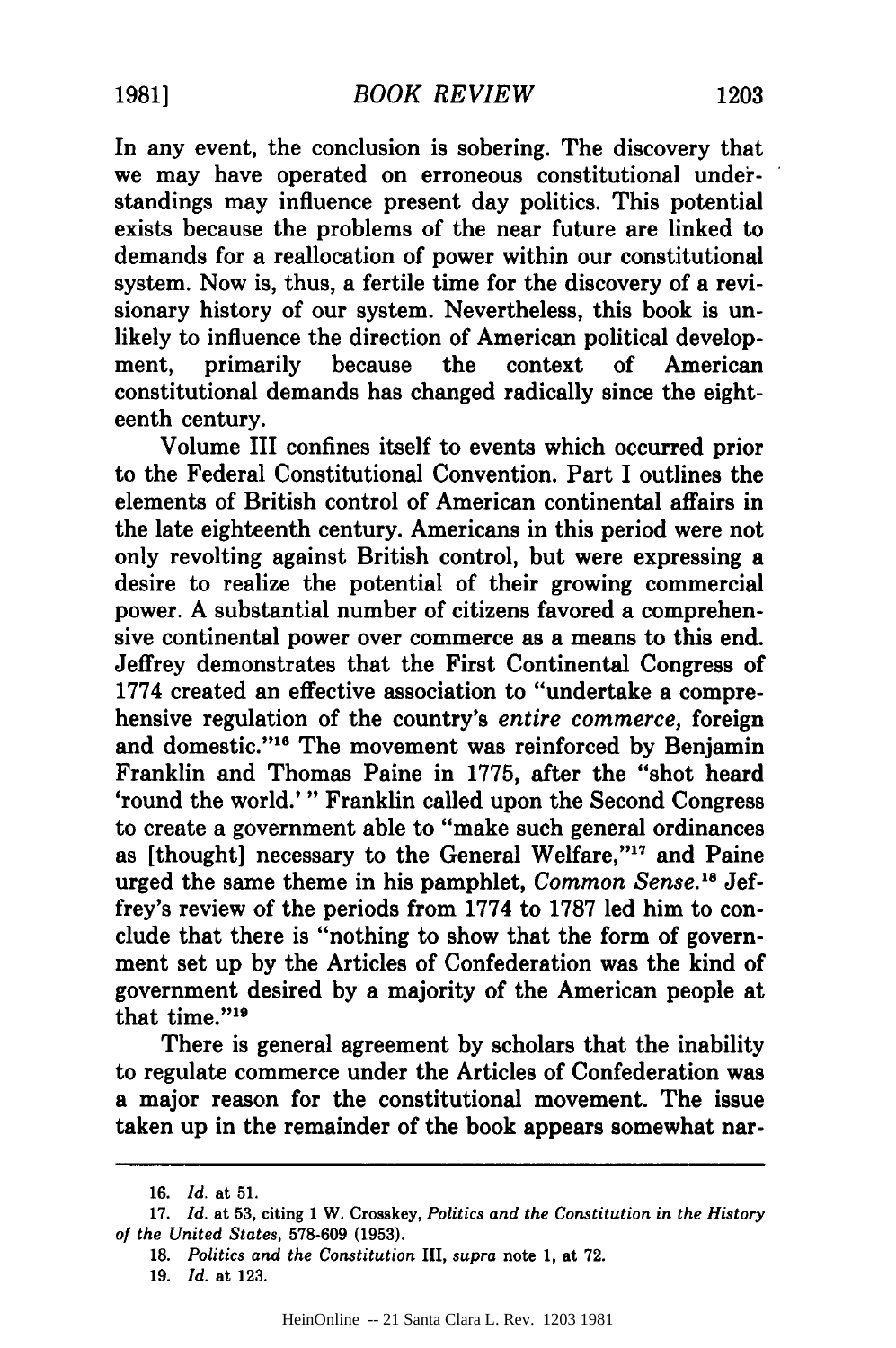row from our twentieth century vantage: Did the majority of proponents of a constitution want the continental government to have a power which included strictly local or intrastate objects of regulation, such as price regulation? Jeffrey concludes that they did.

Dissatisfaction with the Articles of Confederation was not immediately manifest. After the ending of hostilities with Britain, American business prospered and a huge influx of foreign goods stimulated and satisfied consumption. "The resulting mercantile profits, or apparent profits, were in turn freely spent; a building boom resulted and many of the other usual marks of inflation were evident."20 The commercial boom was followed **by** a depression or "commercial languor" which brought about a "major phase of the pre-constitutional movement for a national commerce power."<sup>21</sup> This phase was characterized **by** merchant agitation, which began in Boston and Philadelphia in the spring of **1785** and spread **by** way of newspaper commentary throughout the other states. Jeffrey carefully recounts the progress of the movement and finds that it succeeded in generating support in New England and the middle states, but failed in the south.

The failure of this movement prompted the Congress (of the confederation) to propose a meeting to consider the establishment of a uniform system of commercial regulation.<sup>22</sup> The meeting, known as the Annapolis Convention, failed to produce a plan of action under the confederation and resulted in a call for a constitutional convention, the ultimate objective of which would be the formation of a new government.<sup>28</sup>

The latter portions of the book trace the political moves and sparring that led to the Constitutional Convention in **1787.** Jeffrey's interpretation of the data for this period is consistent with his major thesis-the predominant forces in the immediate preconvention maneuvers favored a nationalist scheme. At the Convention divergencies between the north and south were reduced and a consensus was reached.

It would seem to follow, then, that unless the Federal Convention in the course of its proceedings did something

<sup>20.</sup> *Id.* at 164.

<sup>21.</sup> *Id.* at 165.

<sup>22.</sup> *Id.* at **229.**

**<sup>23.</sup>** *Id.* at **323.**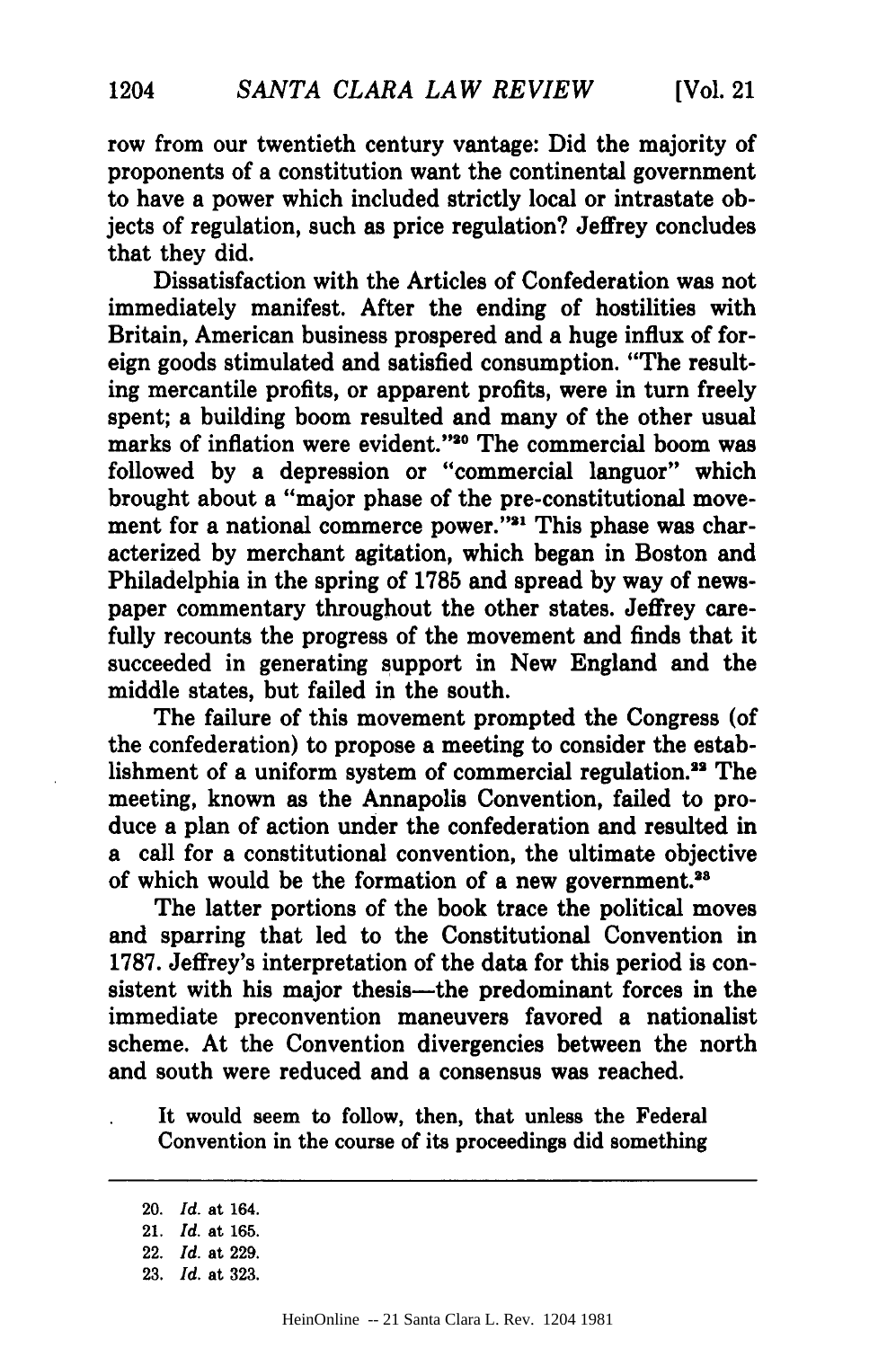entirely different from what the country generally expected at the time when the convention met, they must have provided in the Constitution for a generally empowered government, whose legislature possessed, along with its many other powers, a complete power over the whole commerce of these United States.<sup>34</sup>

Two figures draw special attention from Jeffrey. Alexander Hamilton is described as a leader of foresight who consistently pressed for national power from the earliest opportunity. He was "a man of courage and high intelligence."<sup>25</sup> who helped to bring about the Federal Convention, though circumstances prevented him from being particularly instrumental in the Convention itself.

Madison, on the other hand, is accused of vacillation in his views and of being too much guided **by** his own political ambition and the particular commercial interests of Virginia. Jeffrey says that Madison's life divides into three well-defined periods. Prior to **1786** he was a "moderate and cautious nationalist."<sup>26</sup> He sided with national power only to the extent that it would help liberate Virginia's commerce from dependency on the great ports of Baltimore and Philadelphia.

According to Jeffrey, Madison changed his views in **1786** and became "an *extreme* and *ardent* nationalist-a nationalist, moreover, who was distinctly antidemocratic in his views."'27 This period ended in **1791,** with the vote on the National Bank. Jeffrey believes that this change of views was due to Madison's desire to accommodate the southern political ideas. Jeffrey finds that Madison's earlier political opinions were such an embarrassment that he turned to revisions or falsifications of the record of certain important events.<sup>28</sup>

"The first clear instance of Madisonian falsification" is the subject of an entire chapter.<sup>29</sup> It concerns the question of what happened on February 21st, **1787,** several months before the Constitutional Convention met in Philadelphia. On that day the Congressional delegates from New York moved for congressional approval of a call for a convention. Madison,

<sup>24.</sup> *Id.* at 462.

**<sup>25.</sup>** *Id.* at **321.**

**<sup>26.</sup>** *Id.* at 401. **27.** *Id.* at 402.

**<sup>28.</sup>** *Id.* at 403-04. **29.** *Id.* at **388** (ch. **XXVI).**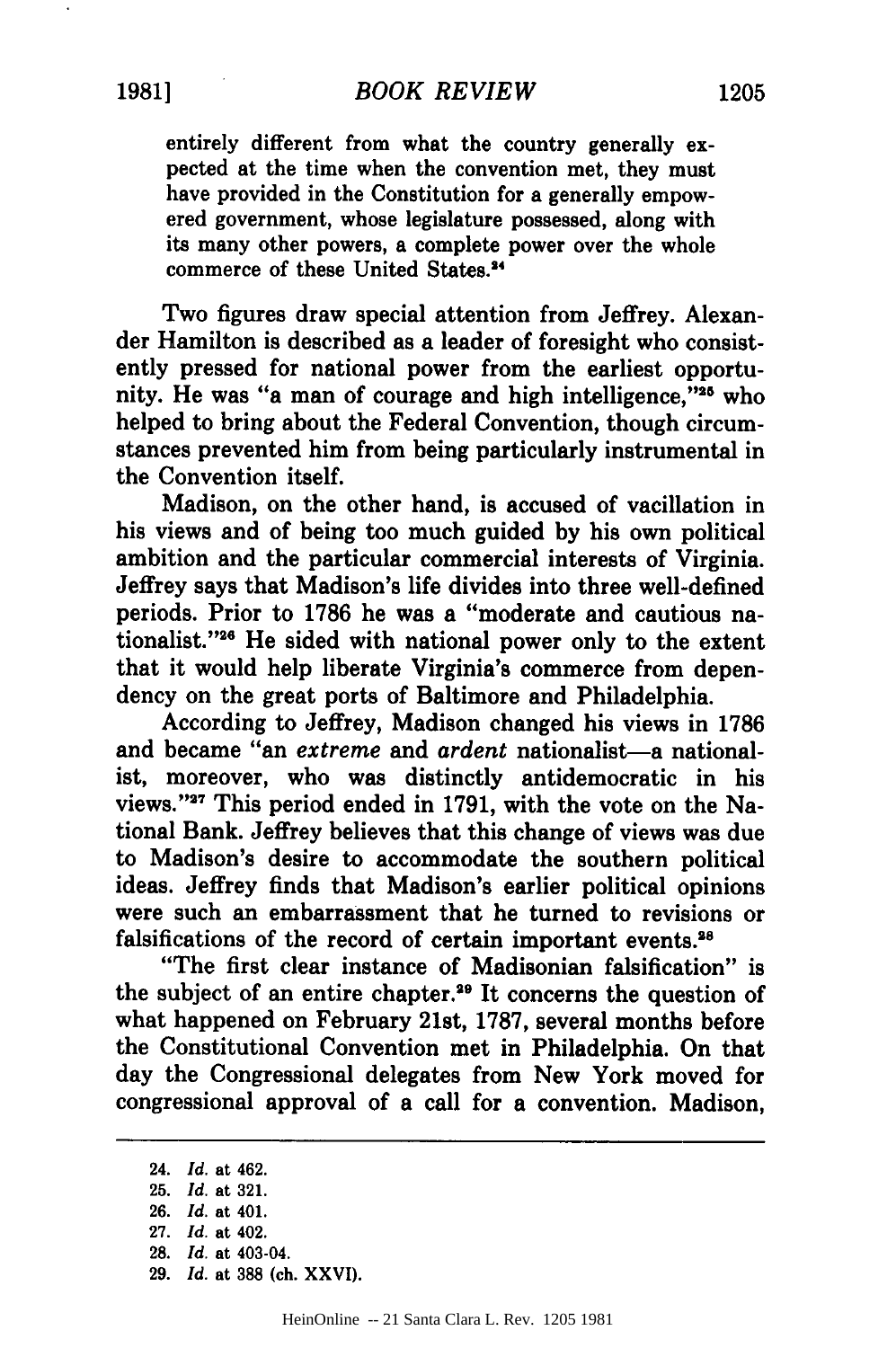who was a participant, prepared a memorandum which he left for publication after his death, forty-nine years later. The memorandum indicates that the motives of the New Yorkers were to frustrate progress toward a federal union.<sup>30</sup> In reviewing the evidence concerning the New York proponents, the instructions from the New York legislature, and the votes of the New York congressional delegates, Jeffrey determines that Madison must have known that the motives of the New York proponents were not anti-national. According to Jeffrey, Madison wrote his memorandum in order to reconcile his own vote with his subsequently acquired states' rights views.

Some readers will find that Jeffrey's attacks on Madison are overblown and too partisan. Jeffrey does sketch Madison as an opportunistic man, and in so doing he ventures into the realm of speculation. Yet the principal charge is that Madison changed his mind, and Jeffrey assembles evidence which indicates that perhaps he did. In so doing Jeffrey fosters an interesting and healthy curiosity about people, like Madison, who played dominant roles in framing our Constitution. No doubt they were complex men. It would be no great damage to his work as principal author of the Constitution if Madison were as changeable or uncertain as Jeffery suggests.

The book is flawed by a lack of a clear story line. Jeffrey's extensive attention to detail requires some overall outline to orient the events discussed. The author too often assumes that the reader will know the general events of the pre-constitutional perod and will recall previous material in the book. **A** stronger story line would bring the questions raised into sharper focus. In the same vein, the book would also benefit from a chapter which states a conclusion. Instead, the conclusions are stated in an offhand way in the final paragraph of the book.<sup>31</sup> Further, I believe that the end of the book should introduce the reader to the actual work of the convention. This would enable the reader to make a firm connection between the authors' thesis of pronationalism and the work of the drafters of the Constitution.

The book will satisfy many knowledgeable history buffs, and as a history book it is a valuable contribution. However, it will be of slight importance to the work of a lawyer. It con-

**<sup>30.</sup>** *Id.* at 388-89.

**<sup>31.</sup>** *Id.* at 462.